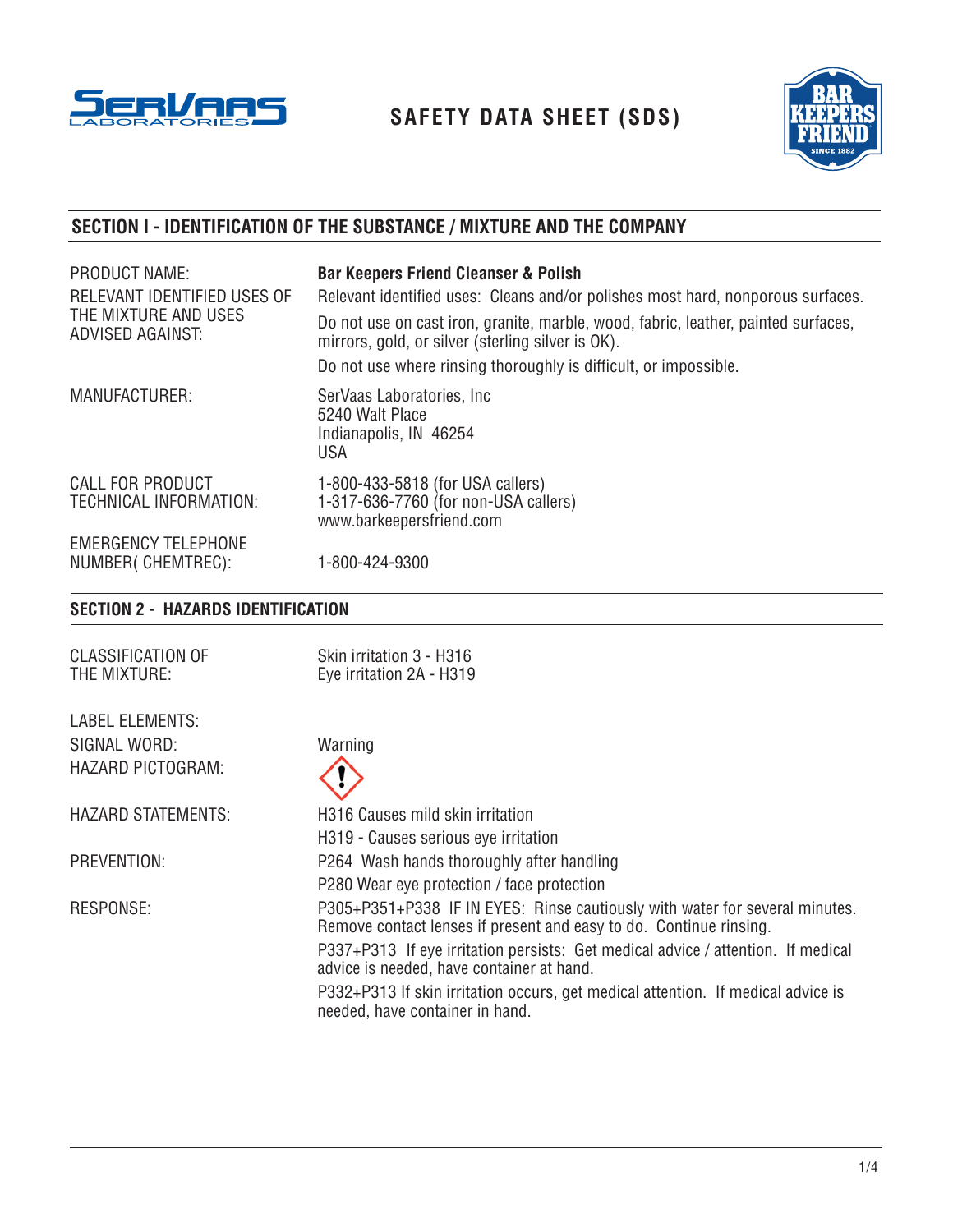# **SECTION 3 - COMPOSITION / INFORMATION ON THE INGREDIENTS**

| <b>INGREDIENT</b>                               | % By Weight  | CAS Reg. No. |
|-------------------------------------------------|--------------|--------------|
| FELDSPAR*                                       | Confidential | 68476-25-5   |
| LINEAR SODIUM DODECYL BENZENE SULFONATE (DDBSA) | Confidential | 69669-44-9   |
| OXALIC ACID                                     | $7.5 - 9.5$  | 144-62-7     |
| *not regulated as hazardous materials           |              |              |
|                                                 |              |              |

| IF IN EYES:  | Rinse cautiously with water for several minutes. Remove contact lenses if present<br>and easy to do. Continue rinsing. If eye irritation persists: Get medical advice / |
|--------------|-------------------------------------------------------------------------------------------------------------------------------------------------------------------------|
|              | attention. If medical advice is needed, have container at hand.                                                                                                         |
| IF INGESTED: | Drink milk or water and call a doctor. Do not induce vomiting. Get medical advice /<br>attention. If medical advice is needed, have container at hand.                  |
| IF ON SKIN:  | Wash with soap and water. If skin irritation occurs, get medical attention. If<br>medical advice is needed, have container in hand.                                     |

### **SECTION 5 - FIREFIGHTING MEASURES**

**SECTION 4 - FIRST AID MEASURES**

Not a fire hazard. Use extinguishing media appropriate for surrounding fire.

SPECIAL FIREFIGHTING Wear NIOSH approved self-contained breathing apparatus and protective clothing<br>INSTRUCTIONS: appropriate for a chemical fire. Cool fire-exposed containers with water sprav. Instruction appropriate for a chemical fire. Cool fire-exposed containers with water spray. Oxalic acid may decompose to carbon monoxide (CO) and formic acid (HCOOH) in fire conditions.

# **SECTION 6 - ACCIDENTAL RELEASE MEASURES**

| STEPS TO BE TAKEN IN CASE | For a small spill, wipe up with a mop, paper towels, or cloths. For large spills, use                                                                      |
|---------------------------|------------------------------------------------------------------------------------------------------------------------------------------------------------|
| MATERIAL IS RELEASED      | an absorbent such as kitty litter to contain spills. Carefully sweep up, raising a                                                                         |
| OR SPILLED:               | minimum amount of dust, and discard into a household waste container for dispos-                                                                           |
| WASTE DISPOSAL METHOD:    | Dispose according to the local, state, or federal regulations. Use baking soda to<br>neutralize acid. Wear protective equipment as needed (see section 8). |

# **SECTION 7 - HANDLING AND STORAGE**

|                          | CONDITIONS FOR SAFE STORAGE: Keep out of reach of children and domestic animals. Store in a dry place. Keep<br>FROM FREEZING. DO NOT STORE WHERE TEMPERATURE MAY EXCEED 140° F.            |
|--------------------------|--------------------------------------------------------------------------------------------------------------------------------------------------------------------------------------------|
| CONDITIONS FOR SAFE USE: | Follow use directions on the label. Apply a small amount onto a wet surface or a<br>damp cloth or sponge, then rub gently. Do not mix with other chemicals including<br>bleach or ammonia. |
|                          | Wash hands after use. For prolonged use or sensitive skin, wear waterproof gloves.                                                                                                         |
|                          | Respiratory protection is not normally required except as described for firefighting,<br>or if the product is mixed with bleach or ammonia.                                                |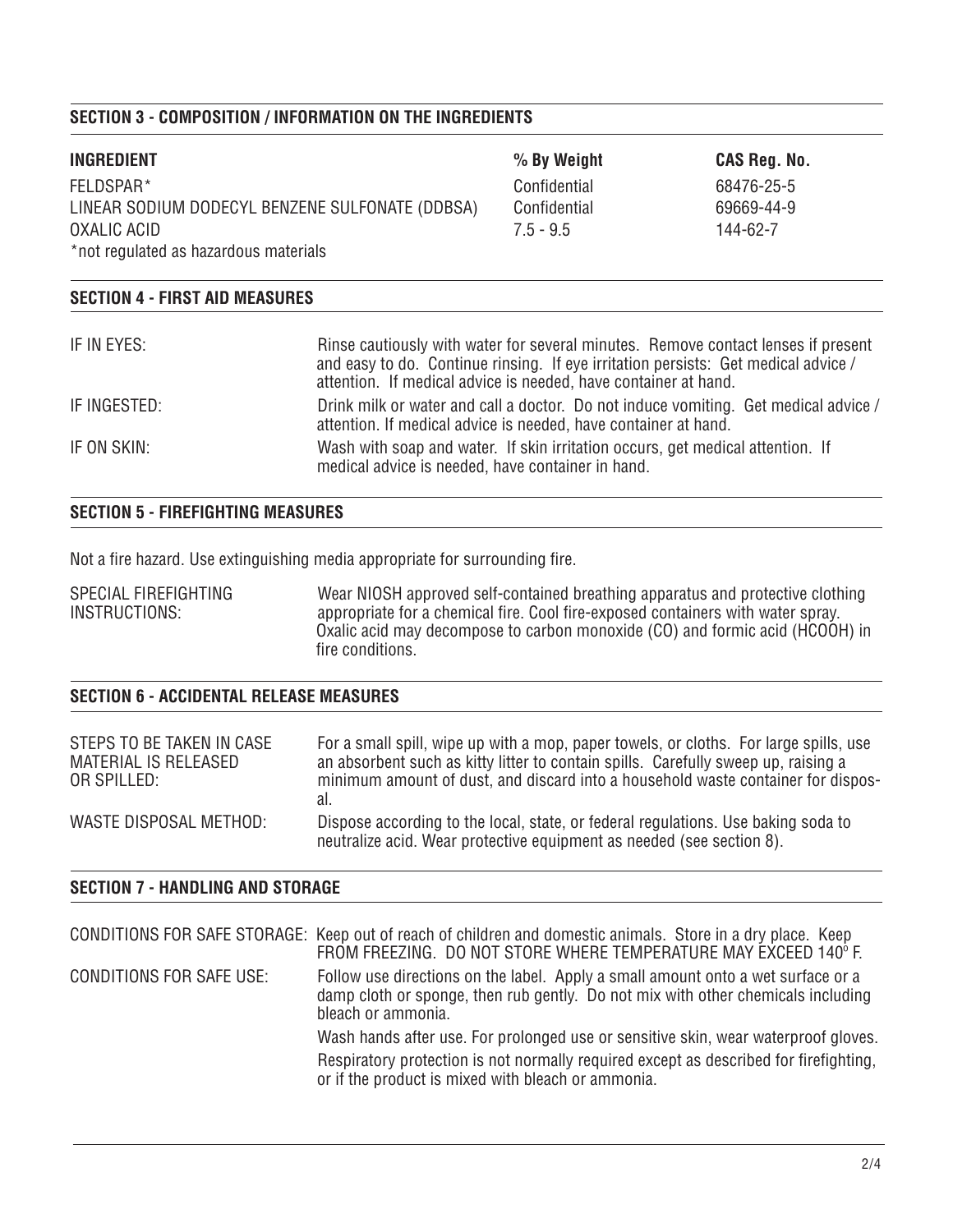# **SECTION 8 - EXPOSURE CONTROLS / PERSONAL PROTECTION**

|                                           | PRIMARY ROUTES OF EXPOSURE: Dermal contact, hand-to-eye contact. In case of eye contact, see Section 4, First Aid.                                                                         |
|-------------------------------------------|--------------------------------------------------------------------------------------------------------------------------------------------------------------------------------------------|
| ACCIDENTAL OR DELIBERATE<br>INGESTION:    | Bar Keepers Friend Cleanser & Polish is of minimal oral toxicity. For ingestion of a<br>large quantity, see Section 4: First Aid.                                                          |
| INDIVIDUAL PROTECTION<br><b>MEASURES:</b> | Prolonged contact may product dry skin or irritation in some individuals. For<br>prolonged contact or sensitive skin, wear protective gloves (e.g. those meant for<br>household cleaning.) |
| <b>EXPOSURE LIMITS:</b>                   | Oxalic acid: ACGIH TLV/ OSHA PEL/ NIOSH REL 1 mg/M3 (TWA) 2 (STEL).                                                                                                                        |

#### **SECTION 9 - PHYSICAL AND CHEMICAL PROPERTIES**

| PHYSICAL STATE: solid (powder) |  |
|--------------------------------|--|
| ODOR:  negligible              |  |
| FREEZING:  NA                  |  |
| FLASH POINT:  not flammable    |  |
| SPECIFIC GRAVITY:  0.85 - 0.95 |  |

COLOR: . . . . . . . . . . . . . . . white ODOR: . . . . . . . . . . . . . . negligible pH: . . . . . . . . . . . . . . . . . . 1.5 to 2.5(depending on typical dilution) BOILING POINT: . . . . . . . NA EVAPORATION RATE: . . . NA SOLUBILITY: . . . . . . . . . . . Oxalic acid and surfactant are soluble in water.

#### **SECTION 10 - STABILITY AND REACTIVITY**

| STABILITY:                           | Stable                                                                                           |
|--------------------------------------|--------------------------------------------------------------------------------------------------|
| REACTIVITY:                          | Incompatible with chlorine bleach, ammonia, and alkaline products.                               |
| HAZARDOUS DECOMPOSITION<br>PRODUCTS: | Oxalic acid may decompose to carbon monoxide (CO) and formic acid (HCOOH) in<br>fire conditions. |

## **SECTION 11 - TOXICOLOGICAL INFORMATION**

| ACUTE TOXICITY: |                                |  |
|-----------------|--------------------------------|--|
| OXALIC ACID:    | Oral LD50 $>7500$ mg/kg (rat)  |  |
|                 | Dermal LD50 not determinable   |  |
|                 | Eye irritant                   |  |
|                 | Slight skin irritant           |  |
|                 | Inhalation LD50 not determined |  |
|                 | Non sensitizer                 |  |
| <b>DDBSA</b>    | Moderate skin and eye irritant |  |
|                 |                                |  |

### **SECTION 12 - ECOLOGICAL INFORMATION**

Bar Keepers Friend Cleanser & Polish is of minimal risk to terrestrial wildlife.

Oxalic acid and DDBSA are water soluble. Dissolution of these substances into bodies of water may cause short-term risk to fish and other aquatic organisms. Dissipation in the environment is rapid.

In case of spill, prevent runoff into bodies of water. Clean up spills as described in Section 6.